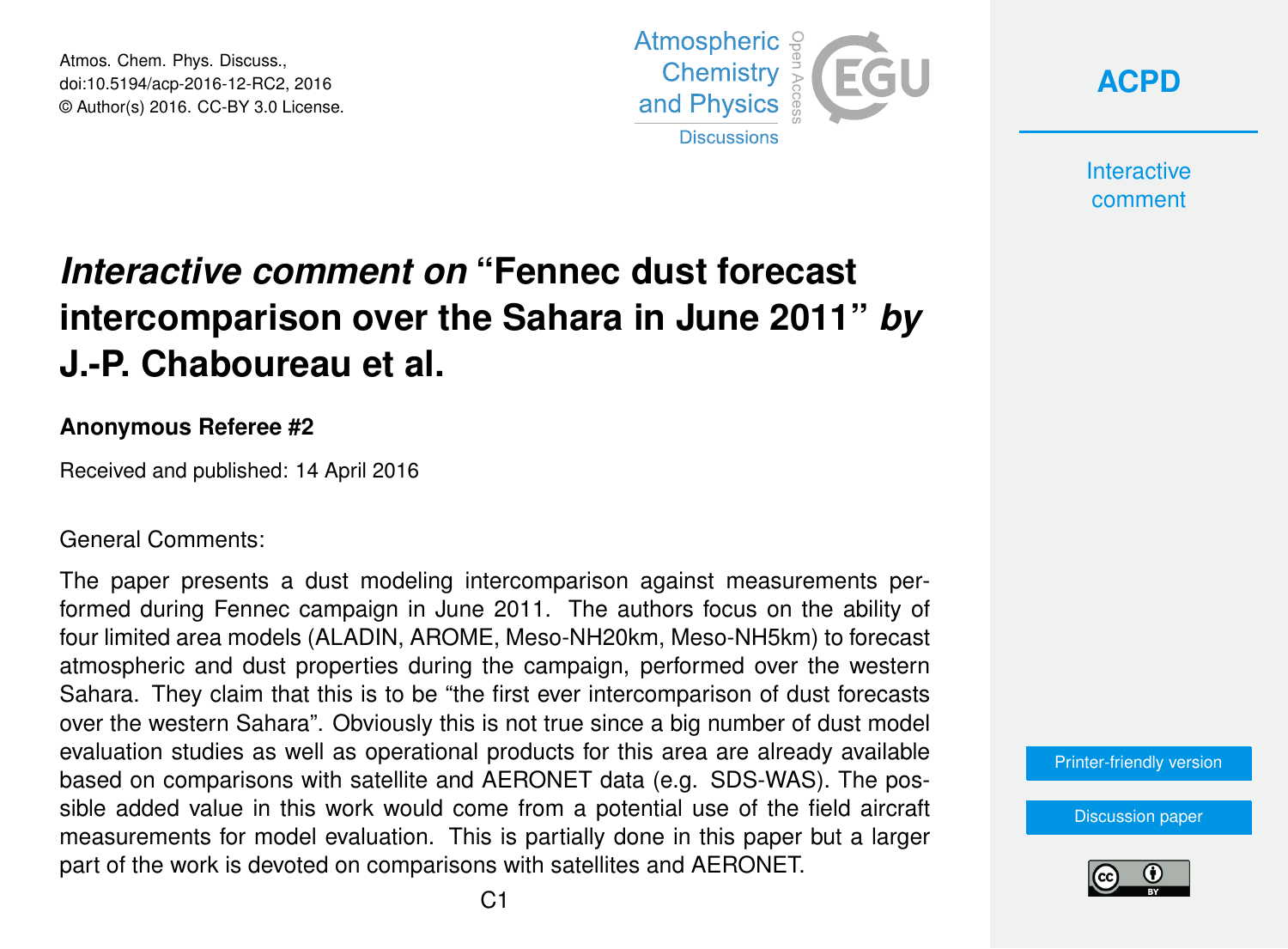Furthermore, I am concerned about the low modeling skill that is found in this study which may be due to the inability of the specific models to reproduce the atmospheric dust processes or due to improper configuration of the simulations.

Therefore I would recommend the publication of this paper, after the authors proceed with some major revisions that include:

1. Rerunning the models to homogenize initial conditions, domain setups and increase the forecasting horizon for the high resolution runs.

2. Updating satellite products used for the evaluation (e.g. MODIS collection 6, including DB for Terra)

3. Moreover I would suggest that the authors will focus also on the in-situ data provided for specific case studies of particular interest by Ryder et al. (2015). Such analysis could provide more insight on the capabilities and restrictions of each model in reproducing the dust related processes.

Details on the aforementioned suggestions are given below along with other minor comments.

Specific Comments:

Line 16: Please replace extinction with concentrations

Line 53: Two aircrafts

Line 91: centred – centered

Line 92: What is a "piecewise parabolic method advection scheme" ?

Line 103: Please give more information on ARPEGE model

Line 103: There is no use in comparing models with different initial conditions. Even the same model will produce different results when initialized at different times.

Line 106: Don't you assume any model spin up time for Meso-NH? By initializing the

**[ACPD](http://www.atmos-chem-phys-discuss.net/)**

**Interactive** comment

[Printer-friendly version](http://www.atmos-chem-phys-discuss.net/acp-2016-12/acp-2016-12-RC2-print.pdf)

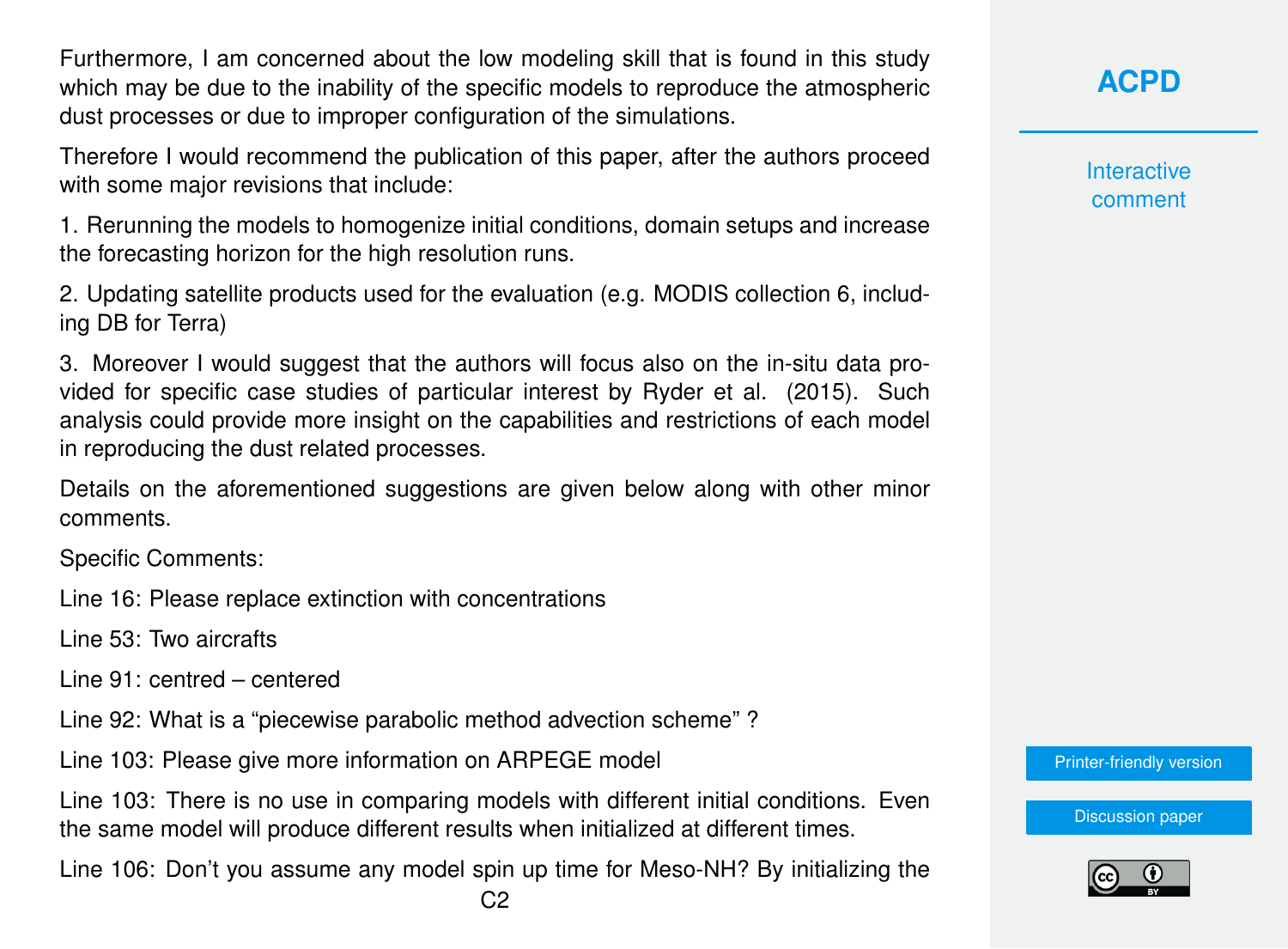model every 24 hours you are most probably just interpolating ECMWF data on your domain rather than allowing the higher resolution model to develop its own atmospheric fields.

Lines 100-115: Please give also information for the vertical model grid structure.

Lines 137-140: What is the physical meaning of this tuning factor?

Line 162: "In general, dust is characterized by low values of Ångstrom exponent, less than  $0.4$ ". Did you filter out AOD measurements with Angstrom  $> 0.4$ ?

Lines 169-172 : Do you consider using updated MODIS DB product from Collection 6 for your comparisons throughout the paper? And please check if Terra DB product is available already.

Line 175: "63% of the MISR AODs fell within 0.05 or 20% of AERONET AODs". This phrase is not clear - please explain further.

Lines 233 – 307: Comparison between models and AERONET in section 3.2 indicate a very low modeling skill which makes the analysis presented in the following sections questionable.

Line 297: "There was no strong contrast in scores between forecasts initialized with ARPEGE and ECMWF nor in forecasts at low and high resolutions". How do you explain this taking also into consideration the model differences mentioned in lines 309-315?

Lines 314-315. I would strongly recommend to run again AROME for Fennec period extending also the modeling domain so that it is comparable to ALADIN.

Lines 334-335: Why not attributed to LLJ?

Line 340: "Here, the ITD was defined as the southern limit where the mixing ratio of water vapour at 2m equals 10 g kg−1". At which model?

**[ACPD](http://www.atmos-chem-phys-discuss.net/)**

**Interactive** comment

[Printer-friendly version](http://www.atmos-chem-phys-discuss.net/acp-2016-12/acp-2016-12-RC2-print.pdf)